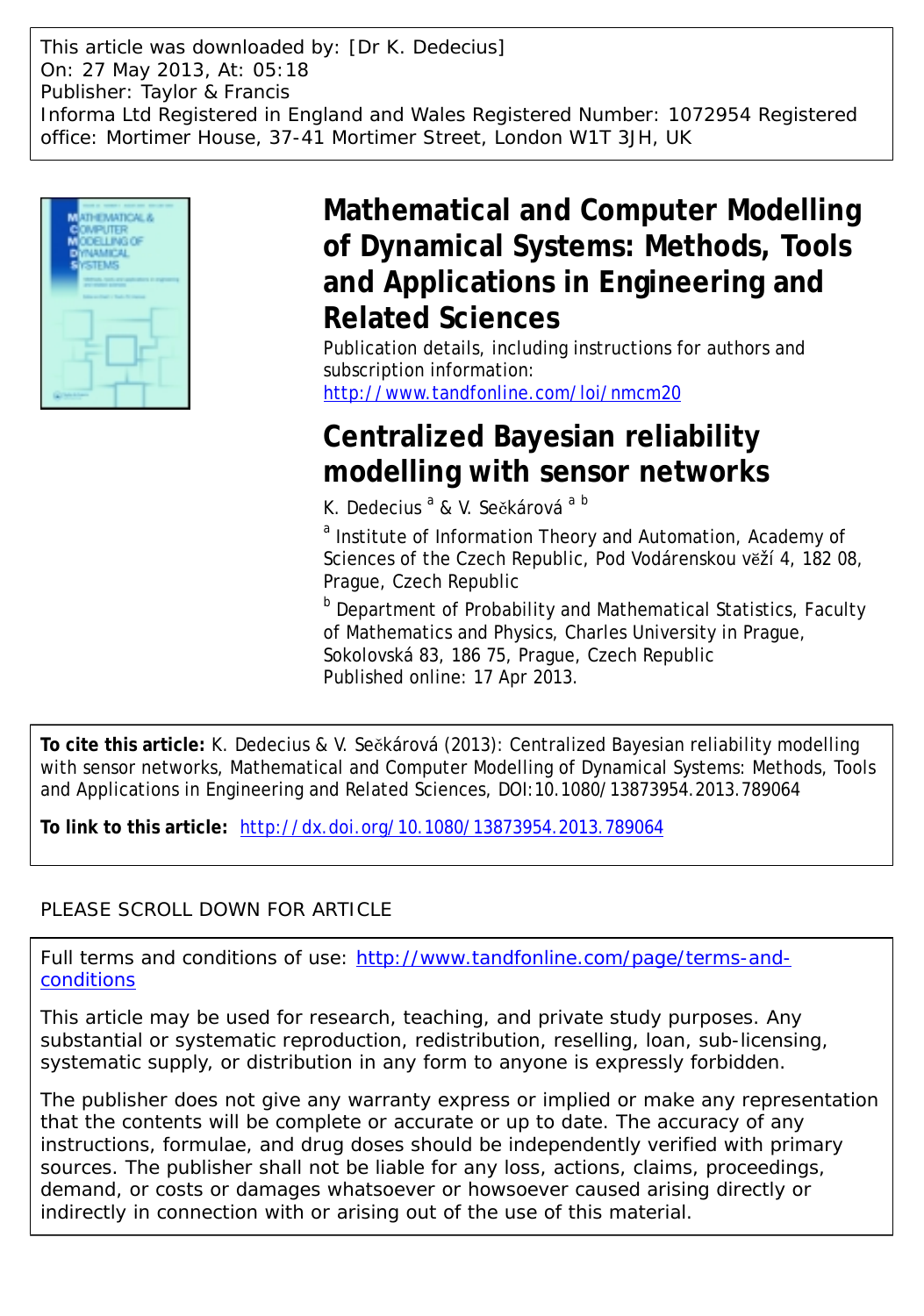

## **Centralized Bayesian reliability modelling with sensor networks**

K. Dedecius<sup>a\*</sup> and V. Sečkárová<sup>a,b</sup>

*aInstitute of Information Theory and Automation, Academy of Sciences of the Czech Republic, Pod Vodárenskou vˇeží 4, 182 08 Prague, Czech Republic; bDepartment of Probability and Mathematical Statistics, Faculty of Mathematics and Physics, Charles University in Prague, Sokolovská 83, 186 75 Prague, Czech Republic*

(*Received 20 June 2012; final version received 19 March 2013*)

The article concerns reliability estimation in modern dynamic systems. It introduces a novel approach, exploiting a network of several independent spatially distributed sensors, actively probing the monitored system. A dedicated network element – the fusion centre – is then responsible for processing the information provided by sensors and evaluation of final reliability estimate. On the base of computational abilities of sensors, we propose two conceptually different reliability estimation scenarios: (1) the computationally cheaper dummy sensors scenario, in which the sensors send raw data to the fusion centre; and (2) the smart sensors scenario, when the data are processed locally by sensors, and the fusion centre subsequently merges their resulting information. The local processing allows to obtain 'low-level' reliability estimate from a particular sensor, which is of interest in large networks with communication constraints. In both cases, the emphasis is put on recursiveness, adaptivity and robustness of solutions. The Bayesian paradigm was adopted for consistent information representation, its adaptive dynamic processing and fusion.

**Keywords:** Bayesian modelling; sensor network; reliability; dynamic system monitoring

## **1. Introduction**

Recent advances in networked communications and computing performance of electronic devices enabled rapid development of low-cost multifunctional sensor networks, in which the nodes effectively sense, communicate and process obtained data to evaluate the most accurate measurements. Unless there are special requirements (disaster management, space exploration, factory automation, etc.) [1], the topology of sensor networks is usually very flexible and the position of particular sensors need not be engineered nor predetermined [2]. Besides this, the sensor network provides more information about the observed system than a single sensor [3] and allows for fault tolerance and graceful degradation [4,5], robustness, etc. Several surveys are given, e.g. see [2,6,7]. The novelty of this article consists in the use of sensor network for reliability estimation.

We consider a network of spatially distributed sensors  $S_1, S_2, \ldots, S_K$  with a fusion centre (Figure 1), devoted to monitoring a dynamic system (e.g. a computer cluster) and evaluating its reliability  $\pi_t \in [0, 1]$  in discrete time instants  $t = 1, 2, \dots$ . Generally, the International Organization for Standardization defines reliability as 'the characteristic

<sup>\*</sup>Corresponding author. Email: [dedecius@utia.cas.cz](mailto:dedecius@utia.cas.cz)

<sup>© 2013</sup> Taylor & Francis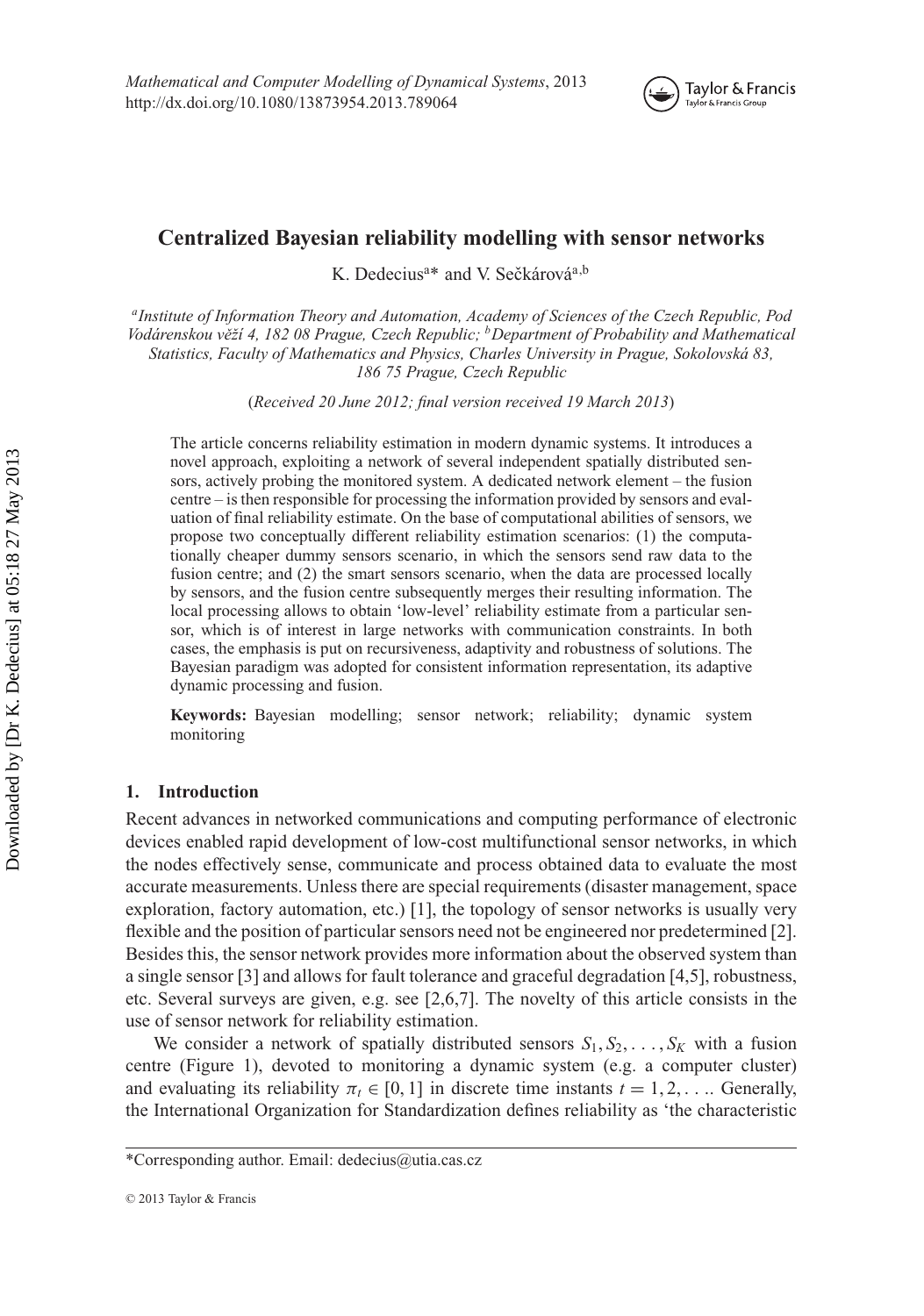

Figure 1. Sensor network: active probing of a system by a network of *K* sensors  $S_1, \ldots, S_K$ , sending their information to a fusion centre, FC.

of a product, or any component thereof, expressed as a probability that it would perform its required functions under defined conditions for specified operating periods' (ISO 9001:2008). In our conception (following the ISO definition), reliability is understood as a probability that the monitored system successfully responds to each request. That is,

$$
\pi = \text{reliability} = \frac{\text{number of successes}}{\text{number of all requests}}.
$$
 (1)

From the variety of classical reliability estimation methods, e.g. based on queuing theory [8], combinatorial models and Monte Carlo methods [9], Markov models [10] and Bayesian approaches [11,12], we choose the Bayesian paradigm for its appealing consistency and versatility. The exploited monitoring principle is known as *active probing* [13,14]; the packet-probing technique is an example of its application in computer networks [15,16]. Active probing consists in periodic sending of short *request* messages to the monitored system, followed by awaiting *reply* messages to be received within predefined time periods.

On this base, two novel network-based reliability estimation methods reflecting computational abilities of sensors are proposed:

- Dummy sensors setting all sensors send raw measurements (numbers of failures) to the fusion centre. It evaluates the reliability estimates using the weighted likelihood principle [17]. This is computationally cheap and requires only low-cost sensors.
- Smart sensors setting all sensors process their measurements locally and then provide the posterior information to the fusion centre. It builds and subsequently reduces a finite mixture of these posteriors [18]. Besides the global estimate, a (partial) information is available at each node and can be exploited, e.g. if the fusion centre or its links fail. This is of interest in mission critical applications. The computational burden in sensors is low and requires only slightly more expensive hardware than in the case of dummy sensors. The burden in the fusion centre is higher due to the mixture reduction.

In both cases, it is possible to process data in bursts instead of one-by-one and therefore to save sensor network's resources. It is also possible to formulate an intermediate setting: separate processing of dummy sensors' raw measurements in the fusion centre, followed by composing a mixture and its subsequent reduction. However, this special case only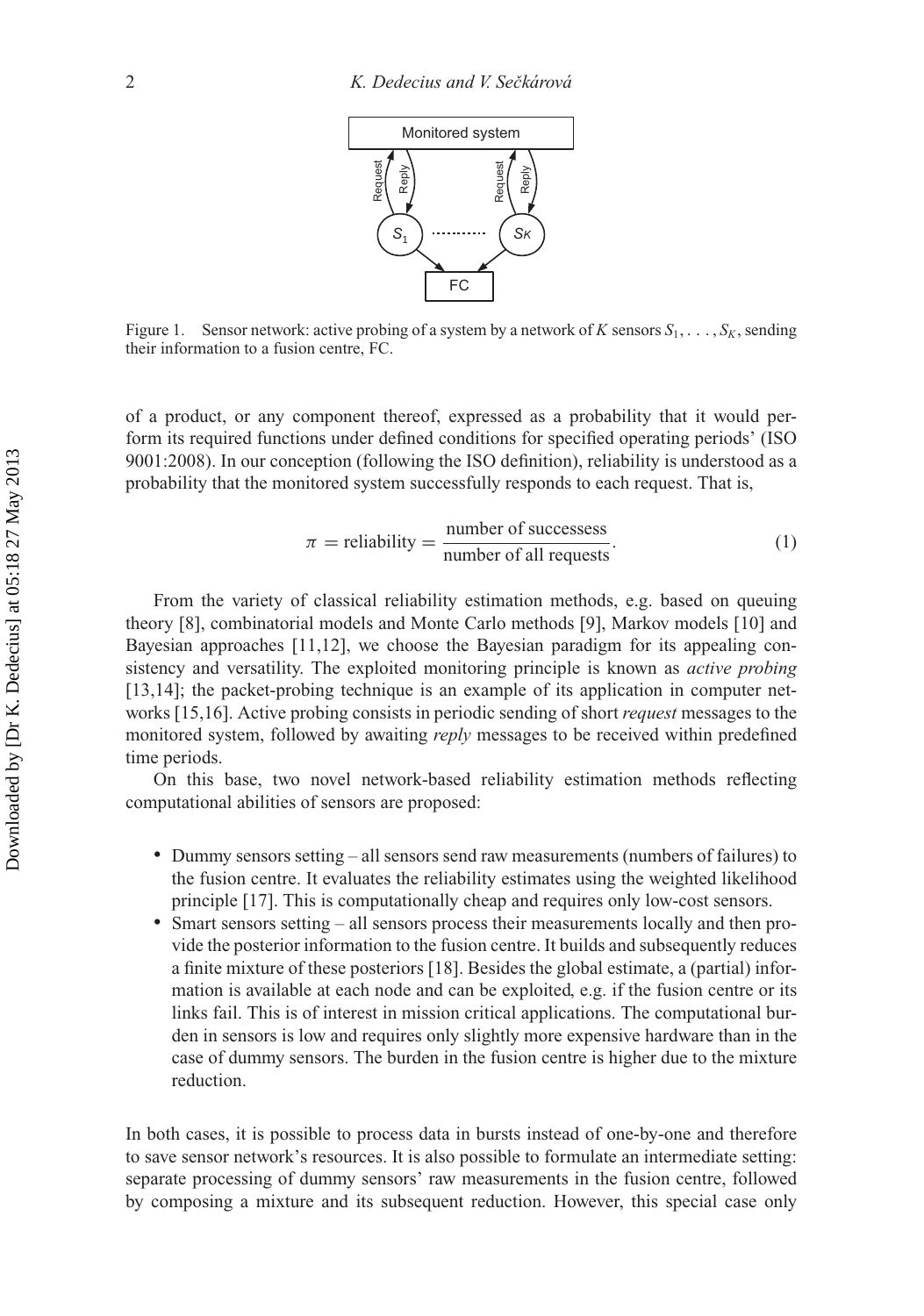increases the computational burden in the fusion centre without providing the benefits of the smart sensors setting.

The consistent dynamic Bayesian treatment of available information makes both methods easily tunable – the only user-dependent setting parameters are forgetting factors, driving the effective number of past data that should be used for modelling. A higher number of data leads to more stable estimation, at the cost of slower response to changes (and vice versa). The inevitable fact that the sensors and their links are subjects to degradation and failure, both increasing the number of missing replies, is also properly reflected. This in turn allows easy addition and removal of sensors during the runtime. The proposed methods are the first steps towards more sophisticated setting, in which the replies to probes are categorized (e.g. fast/slow/no response) and probabilities of these categories are adaptively evaluated.

The organization of the article is as follows: Section 2 presents the main principle of dynamic Bayesian reliability modelling with a single sensor; Section 3 formulates two methods for adaptive data processing – for dummy and smart sensors, respectively. Algorithms are provided for both methods. Finally, Section 4 provides an illustrative example. Since the authors are not aware of any similar sensor network-based approach for reliability estimation, the example only compares the two proposed methods.

### **2. Bayesian setting of the problem**

For the sake of clear exposition, the ensuing text first introduces the classical principles of Bayesian reliability modelling with a single sensor  $(e.g. [12])$ , standing also for information processing unit. With the necessary theory, we proceed to the more complicated multiple sensors case.

We emphasize that the time instants  $t = 1, 2, \ldots$  relate to data processing. The monitoring period may be shorter, which means that the *number of requests*  $n_t \geq 1$  may be processed at each *t*, yielding the *number of failures*  $m_t \leq n_t$  and the *number of successes*  $(n_t - m_t)$ . These numbers are referred to as *measurements* at time *t*. After their processing,  $m_t$  is reset to 0.

#### *2.1. Single sensor case*

Based on the *active probing* monitoring scheme, we can model the number  $m_t$  of missing reply messages (regardless whether the monitored system effectively sent them or not) at time instant *t* with the binomial distribution,  $m_t \sim Bi(n_t, \pi_t)$ , where  $n_t \geq 1$  is the number of all *request* messages and  $\pi_t \in [0, 1]$  is the probability of failure. If  $n_t = 1$ , then the binomial distribution is a Bernoulli distribution. The Bayesian paradigm then advocates the beta distribution as the natural conjugate prior to this type of model under unknown  $\pi_t$ , i.e.  $\pi_t \sim \beta(r_t, s_t)$ , where  $r_t$  and  $s_t$  are real positive *hyperparameters* at time *t*, accumulating the number of failures and successes, respectively. They drive the shape of the beta distribution, allowing for left- and right-skewness, high or low kurtosis and even a flat shape of the uniform distribution. Let  $q(m_t|\pi_t, r_t, s_t)$  be the conditional probability density function (pdf) of  $m_t$ , i.e. its binomial model,

$$
q(m_t|\pi_t, r_t, s_t) = {n_t \choose m_t} \pi_t^{m_t} (1 - \pi_t)^{n_t - m_t}.
$$
 (2)

and  $p(\pi_t | r_t, s_t)$ , the beta prior pdf of  $\pi_t$ ,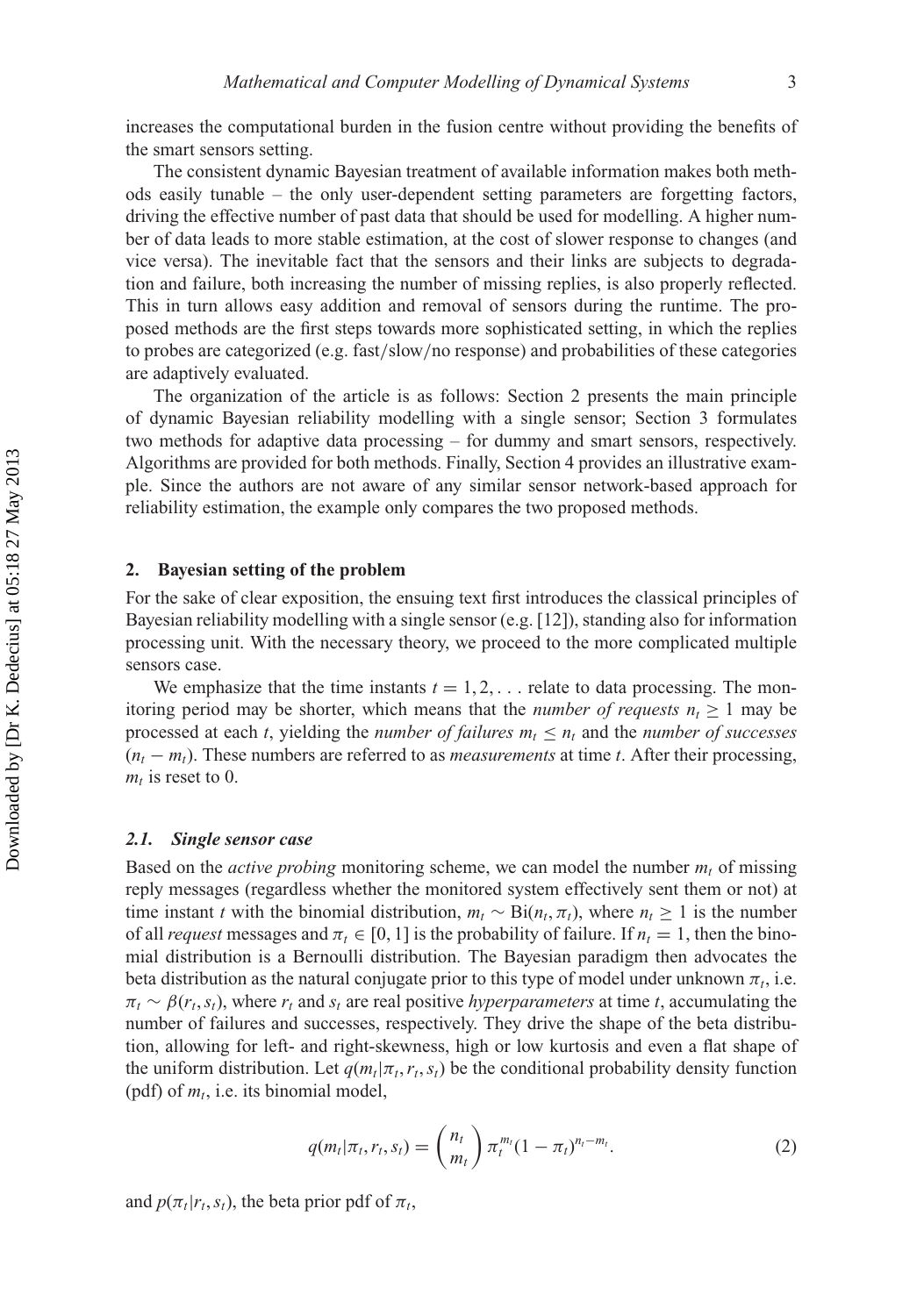$$
p(\pi_t|r_t, s_t) = \frac{1}{B(r_t, s_t)} \pi_t^{r_t - 1} (1 - \pi_t)^{s_t - 1},
$$

where

$$
B(r_t, s_t) = \int_0^1 z^{r_t - 1} (1 - z)^{s_t - 1} dz = \frac{\Gamma(r_t) \Gamma(s_t)}{\Gamma(r_t + s_t)}, \qquad r_t, s_t > 0
$$

is the beta function. The initial values  $r_0$ ,  $s_0$  are either preset by the user or a flat noninformative beta distribution  $\beta(1, 1)$  is chosen. The Bayes' theorem [19] recursively updates the prior beta distribution by new binomially distributed data, yielding again the beta distribution as the posterior pdf,

$$
p(\pi_t|r_t, s_t) \propto q(m_t|\pi_{t-1}, r_{t-1}, s_{t-1})p(\pi_{t-1}|r_{t-1}, s_{t-1}),
$$
\n(3)

where  $\alpha$  denotes proportionality, i.e. equality up to a normalizing factor. It is straightforward to check that the theorem simply evaluates hyperparameters  $r_t$ ,  $s_t$  as follows:

$$
r_t = r_{t-1} + m_t, \qquad s_t = s_{t-1} + (n_t - m_t), \tag{4}
$$

i.e.  $r_t$  and  $s_t$  are incremented by the numbers of failures and successes, respectively. The actual estimate of reliability  $\pi_t$  is given by the expectation, defined for the beta-distributed variable as

$$
\mathbb{E}\left[\pi_t|r_t,s_t\right] = \frac{s_t}{r_t+s_t}.\tag{5}
$$

This directly coincides with the reliability definition (1). It is important to notice that the reliability estimates lie in interval (0, 1), with 0 and 1 as limit cases. This corresponds with reality: no real system can be considered absolutely perfect and there is no natural need to monitor completely failed systems.

#### *2.2. Adaptivity of a single sensor*

The incoming measurements accumulated in the beta distribution augment statistical knowledge of reliability under the situation when the sensor and communication links are perfectly reliable and the monitored system has either constant or very slowly varying reliability. Since these conditions are rather rare, most applications call for adaptive solutions. To make the given approach adaptively reflect the temporal evolution of reliability  $\pi_t \to \pi_t^+$ , we would need a probabilistic evolution model, e.g. in the form of a Markov model with a transition kernel  $K(\pi_t, \pi_t^+)$ . However, it is practically unreachable. The way around the issue consists in continuous discounting of old and potentially outdated information from posterior pdf  $p(\pi_t|r_t,s_t)$ . It turns reliability estimation into reliability tracking. We exploit the celebrated *exponential forgetting* [20,21] (for other methods, see, e.g. [22] and the overview therein), transforming the posterior pdf into a pdf with a higher variance,

$$
p(\pi_t^+ | r_t^+, s_t^+) \propto [p(\pi_t | r_t, s_t)]^{\lambda}, \qquad (6)
$$

where  $\lambda \in (0, 1]$  is called forgetting factor.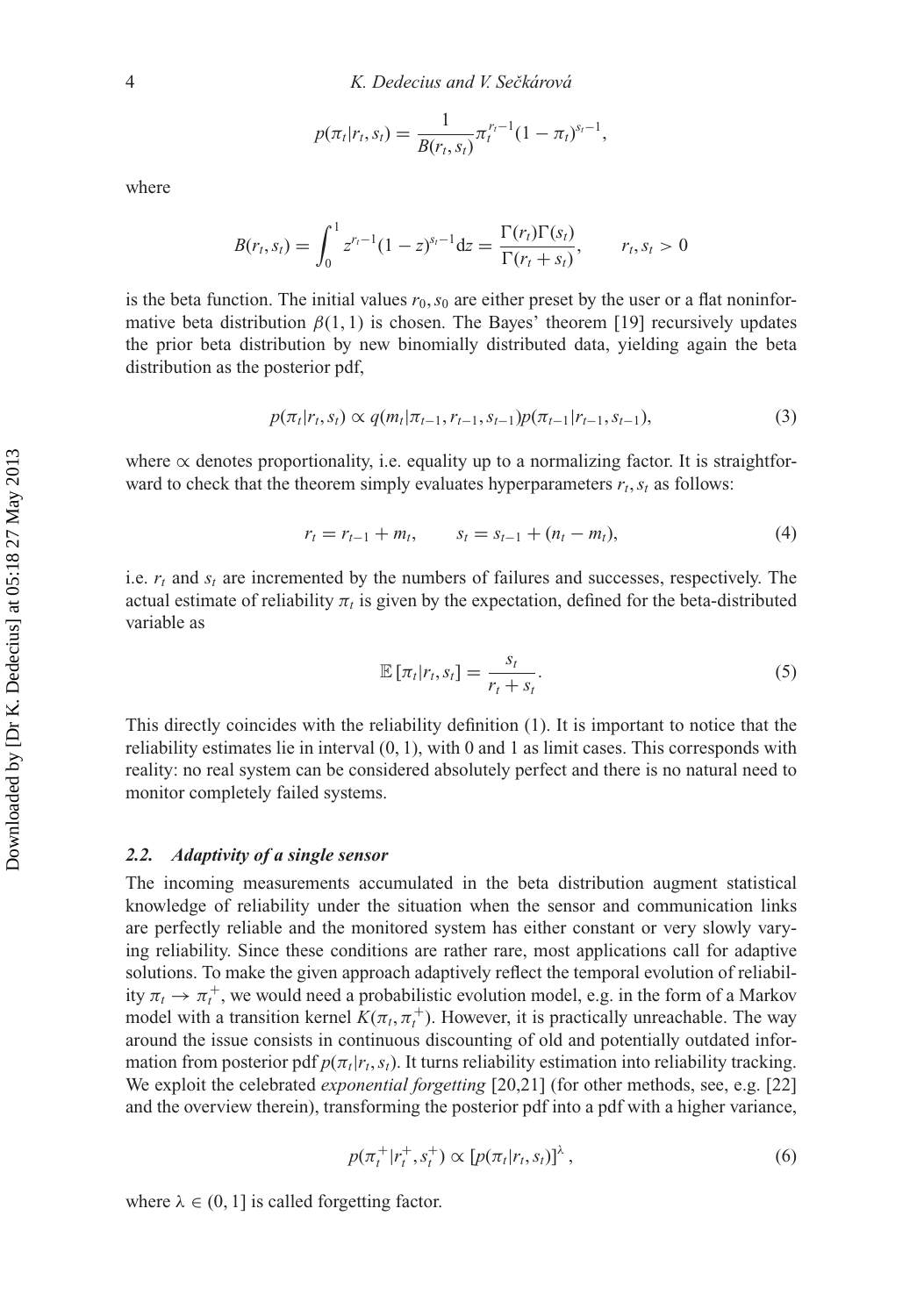λ 0.999 0.998 0.995 0.99 0.98 0.95 *d* 1000 500 200 100 50 20

Table 1. Number *d* of effective samples for given forgetting factor  $\lambda$ .

It is straightforward to see that the exponential forgetting (6) applied on the posterior pdf from (3) modifies hyperparameters of the underlying distribution by their multiplication,

$$
r_t^+ = \lambda r_t, \qquad s_t^+ = \lambda s_t. \tag{7}
$$

The resulting pdf is determined by hyperparameters from (7) and can successively enter the Bayes' theorem (3) as the prior pdf for the next time step.

Similarly to the fixed-size data window approaches, the choice of the forgetting factor  $\lambda$ determines the effective window size  $d = (1 - \lambda)^{-1}$ , e.g. see [21]. It expresses the number of past measurements stored in  $r_t$  and  $s_t$  used for subsequent modelling. Some selected pairs of values of λ and *d* are depicted in Table 1.

#### **3. Sensor network**

Suppose now the existence of a sensor network with *K* sensors  $S_1, \ldots, S_K$ . We will present two scenarios for information fusion, one suitable for dummy sensors providing the fusion centre with raw measurements  $(m_t$  and, if not fixed,  $n_t$ ) and the other for smart sensors with computational abilities, sending pre-processed information. The fusion centre calculates own pdf (denoted by *g*), comprising weighted information from all involved sensors. The reliability estimate is then inferred from this pdf.

The quality of estimation with both dummy and smart sensors heavily depends on the ability of the fusion centre to prevent spoiling the reliability estimator by corrupted information. This is likely to happen if one or more sensors degrade or fail, or if a link between a sensor and the monitored system is affected by high noise or in any sense broken. Such cases call for adaptive suppression or complete elimination of related sensors' contribution.

#### *3.1. Dummy sensors*

The dummy sensors scenario exploits the weighted likelihood principle [17], providing means for combination of statistical models, in our case of type (2). The fusion centre is responsible for evaluation of both the Bayes' rule (3) and the forgetting step (6). The sensors only provide raw measurements of the number  $m_t$  of failures (and if not preset, also  $n_t$ ). In this setting, the Bayesian update (3) changes its form to

$$
g(\pi_t|R_t, S_t, A_t) \propto g(\pi_{t-1}|R_{t-1}, S_{t-1}, A_{t-1}) \prod_{i=1}^K q(m_{i;t}|\pi_{t-1}, r_{i;t-1}, S_{i;t-1})^{\alpha_{i;t}},
$$
(8)

where  $g(\pi_{t-1}|R_{t-1}, S_{t-1}, A_{t-1})$  is the prior beta distribution with scalar real hyperparameters  $R_{t-1}$  and  $S_{t-1}$ . It is kept by the fusion centre.  $A_t = {\alpha_{1:t}, \dots, \alpha_{K:t}}$  is a set of relative weights of sensors  $S_1, \ldots, S_k$ , taking values in [0, 1] and summing to unity. They express the degree of belief of the fusion centre in information provided by each of the sensors. Their adaptive evaluation will be described below.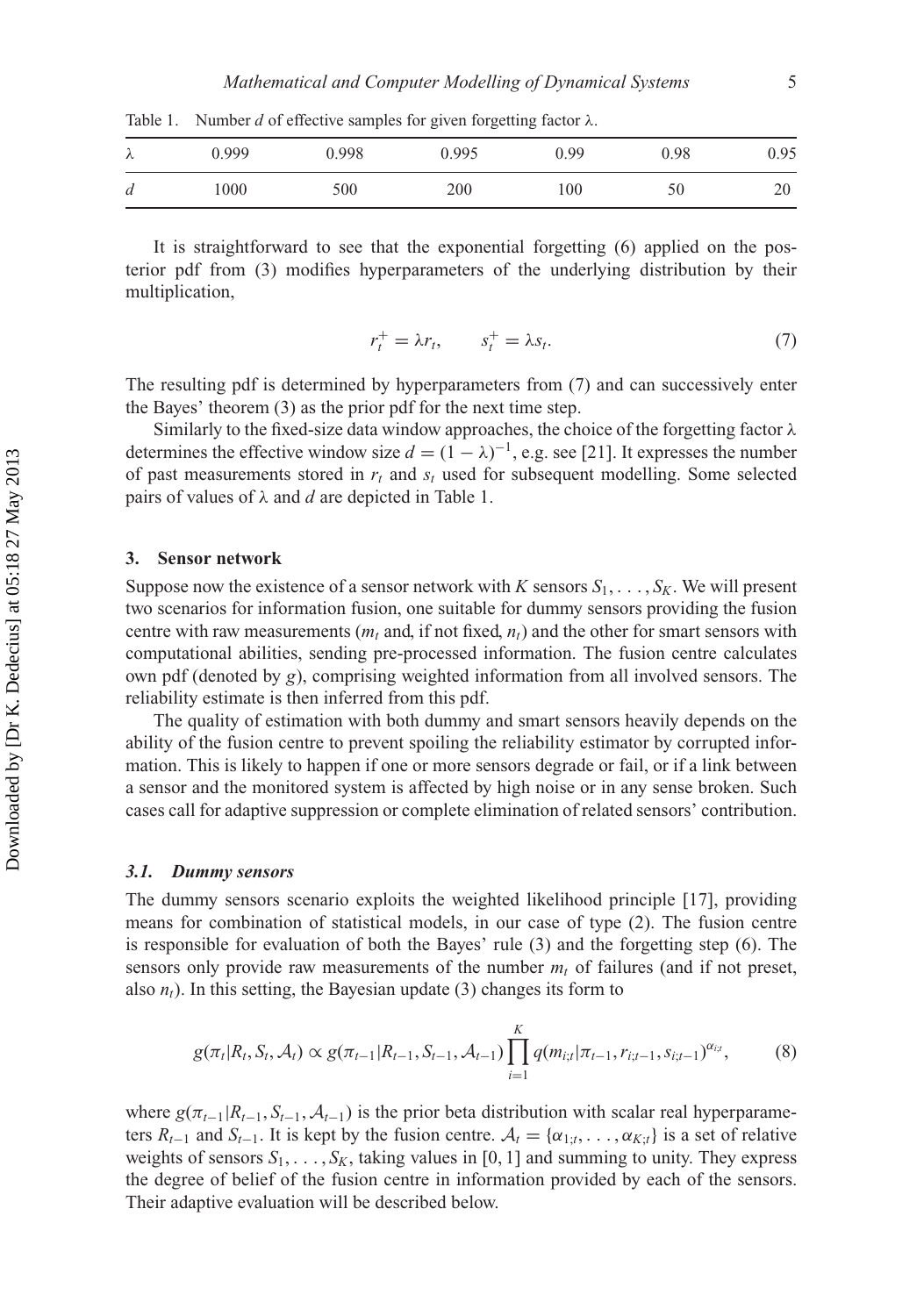It is easy to see that the Bayesian update (8) recomputes the hyperparameters of the beta distribution local to the fusion centre by new measurements from the sensor network similarly to  $(4)$ :

$$
R_t = R_{t-1} + \sum_{i=1}^K \alpha_{i;t} m_{i;t}, \qquad S_t = S_{t-1} + \sum_{i=1}^K \alpha_{i;t} (n_t - m_{i;t}).
$$

The exponential forgetting (6) preserving adaptivity of the reliability estimation takes an equivalent form,

$$
R_t^+ = \lambda R_t, \qquad S_t^+ = \lambda S_t, \quad \lambda \in (0, 1].
$$

With these hyperparameters, the resulting 'forgotten' pdf enters (8) as the prior pdf for the next update. The reliability estimate counterpart of  $(5)$  is then the mean value of the fusion centre's beta distribution,

$$
\mathbb{E}\left[\pi_t|R_t, S_t, \mathcal{A}_t\right] = \frac{S_t}{R_t + S_t}.\tag{9}
$$

Note that the reliability estimate follows the general definition (1). Here, the numbers of successes and requests are represented by convex combinations of sensors' measurements, reflecting the degree of belief in them.

This approach allows to use very simple sensors, effectively represented by incremental counters of failures and (potentially) successes for all trials.

## *3.1.1. Evaluation of weights* α*i*;*<sup>t</sup>*

Each of the weighted likelihood components is assigned a weight  $\alpha_{i,t} \in [0,1]$ . The Bayes' rule updating these weights reflects how the actual measurements fit the model kept by the fusion centre,

$$
\alpha_{i;t} \propto \alpha_{i;t-1} q(m_{i,t} | R_{t-1}, S_{t-1}). \tag{10}
$$

The model on the right-hand side of (10) is the predictive pdf of the fusion centre,

$$
q(m_{i,t}|R_{t-1},S_{t-1})=\int q(m_{i,t}|\pi_{t-1},R_{t-1},S_{t-1}) g(\pi_{t-1}|R_{t-1},S_{t-1},\mathcal{A}_{t-1})d\pi_{t-1}.
$$

We exploit the fact that *mi*,*<sup>t</sup>* is conditionally independent of weights *At*<sup>−</sup>1. Since the weights in (10) are updated according to actual measurements, the method is close to model switching.

Obviously, (10) updates the weights by the predictive pdfs with respect to the sensors' data. Up to here, the situation when all sensors work well is reflected and it remains to take their potential malfunctioning into account. The complete lack of a temporal evolution model for sensors' degradation immediately resembles that one in Section 2.2. Again, it is convenient to address the problem by exponential forgetting,

$$
\alpha_{i;t}^+ = \alpha_{i;t}^\omega, \qquad \omega \in (0,1].
$$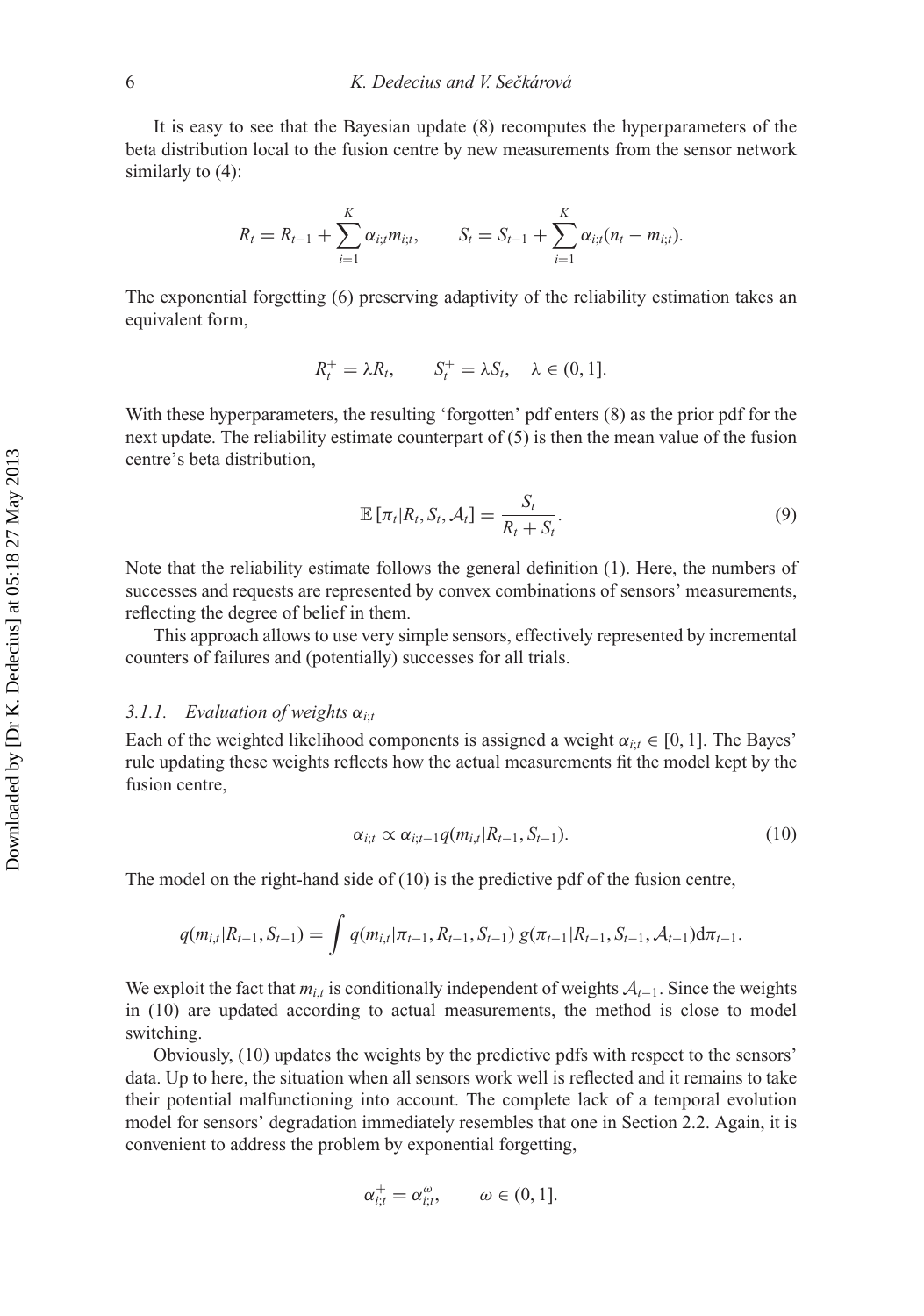**Algorithm 1** Dummy sensors

```
1 Fusion centre initialization:
 2 Set prior hyperparameters R_0 and S_0.
 3 Set prior weights \mathcal{A}_0, e.g. uniformly \alpha_{1:0} = \alpha_{2:0} = \ldots = \alpha_{K:0}.
 4 Set forgetting factors \lambda and \omega, Table 1.
 5 Online steps: for t = 1, 2, ... do
 6 Sensors:
 7 for all the sensors S_i (i = 1, ..., K) do<br>8 Set m_{ii} = 0.
 8 Set m_{i;t} = 0.<br>9 Send n, regul
9 Send n_t requests.<br>10 Count m_{i:t} failure
              Count m_{i}; failures.
11 end
12 Fusion centre:
13 Input: m_{i:t}, n_t (i = 1, ..., K).
14 Update weights \alpha_{i,t} by measurements, Equation (10).<br>15 Update R, and S, by measurements.
         Update R_t and S_t by measurements.
16 Estimate \pi_t, Equation (9).<br>17 Forget R_t and S_t.
         Forget R_t and S_t.
18 end
```
#### *3.2. Smart sensors*

In the smart sensors case, each sensor evaluates the Bayes' rule (3) and forgetting (6) internally. The fusion centre only merges their posterior distributions at each *t*. It exploits a convex combination of sensors' posterior beta distributions, i.e. a mixture, which is evaluated by the fusion centre [18]. The mixture represents a *consensus* of individual sources. Its use in reliability modelling with beta-binomial distributions in a different realm was proposed, e.g. in [23].

After the sensors process their measurements, they send the hyperparameters to the fusion centre to construct the mixture of posterior pdfs,

$$
g(\pi_t | \mathcal{R}_t, \mathcal{S}_t, \mathcal{A}_t) = \sum_{i=1}^K \alpha_{i;t} p(\pi_t | r_{i;t}, s_{i;t}),
$$
\n(11)

where the sets  $\mathcal{R}_t = \{r_{1;t}, \ldots, r_{K;t}\}\$  and  $\mathcal{S}_t = \{s_{1;t}, \ldots, s_{K;t}\}\$  formally represent the hyperparameters of all *K* sensors. Identically with the dummy sensors scenario, the set  $A_t$  =  $\{\alpha_{1;t}, \ldots, \alpha_{K;t}\}\$  stands for relative weights of the sensors, such that  $\alpha_{i;t} \in [0,1]$  for all  $i = 1, \ldots, K$  are summing to unity.

Now, the counterpart of the reliability estimates (5) or (9) is the merged point estimate. It is the expectation of the mixture (11),

$$
\mathbb{E}\left[\pi_t|\mathcal{R}_t,\mathcal{S}_t,\mathcal{A}_t\right] = \sum_{i=1}^K \alpha_{i;t} \mathbb{E}\left[\pi_t|r_{i;t},s_{i;t}\right] = \sum_{i=1}^K \alpha_{i;t} \frac{s_{i;t}}{r_{i;t} + s_{i;t}}.\tag{12}
$$

In this scenario, the reliability estimate at each sensor follows the definition (1), more concretely (5). The result (12) is then a convex combination of all these estimates.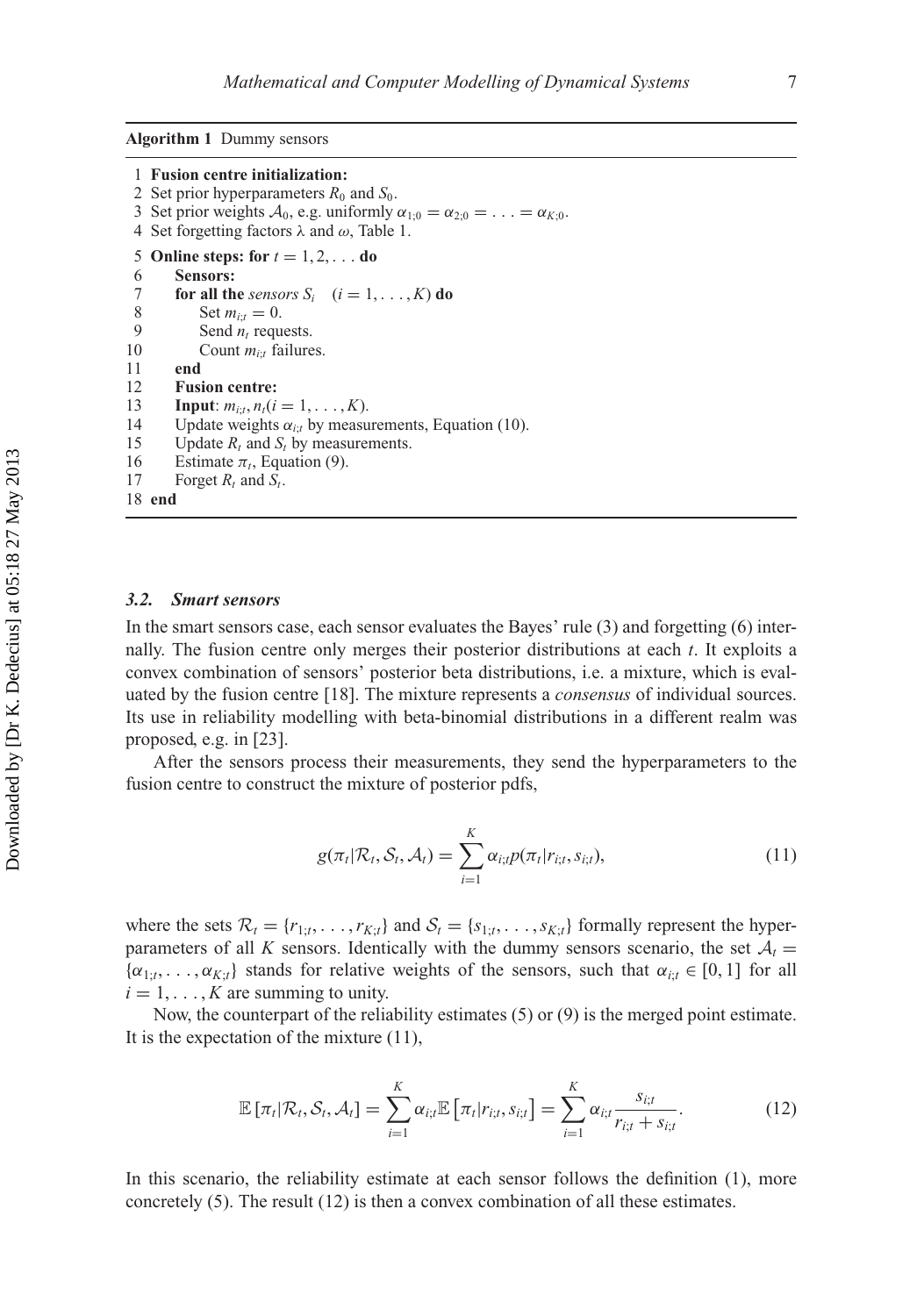## *3.2.1.* Evaluation of weights  $\alpha_{i}$ ;

Recall that the contribution of each sensor to the estimator (12) is driven by weights  $\alpha_{it}$ . Since, in this scenario, the fusion centre does not have access to raw measurements, it is impossible to use (10) for weights evaluation. Alternative approaches may consist in sensor elimination using a change-point detection, adaptive tuning based on time series analysis of hyperparameters and/or moments, or exploiting measures of dissimilarity between the ideal and true sensors' states. We focus on the last approach.

As the dissimilarity measure we exploit a member of the *f* -divergences family, namely the Kullback–Leibler divergence [24]. It is a natural choice in the Bayesian realm.

If  $f(x)$  and  $g(x)$  are two pdfs of a random variable X, acting on a common Borel set  $\mathcal{X}$ , their Kullback–Leibler divergence is defined as the functional

$$
\mathcal{D}(f||g) = \int_{\mathcal{X}} f(x) \log \frac{f(x)}{g(x)} dx.
$$

The functional  $\mathcal{D}(f||g)$  takes nonnegative values with equality if  $f(x) = g(x)$  almost everywhere. It is a premetric, its lack of symmetry, i.e.  $\mathcal{D}(f||g) \neq \mathcal{D}(g||f)$  and nonconformity with the triangle inequality prevents it from being a metric. Properties of the Kullback–Leibler divergence can be found, e.g. in [19].

The Kullback–Leibler divergence of two beta distributions  $\beta(r, s)$  and  $\beta(r', s')$  with pdfs *f* , *g*, respectively, is

$$
\mathcal{D}(f||g) = \log \frac{B(r', s')}{B(r, s)} + (r' - r)[\psi(r + s) - \psi(r)] + (s' - s)[\psi(r + s) - \psi(s)] \tag{13}
$$

where  $\psi(\cdot)$  is the digamma function. The formula (13) is easy to prove. In terms of entropy *H*(*f*) and cross-entropy *H*(*f*, *g*), the divergence  $D(f||g) = H(f, g) - H(f)$  and from [25] it follows

$$
H(f) = \log B(r, s) + (r - 1) [\psi(r + s) - \psi(r)] + (s - 1) [\psi(r + s) - \psi(s)],
$$
  

$$
H(f, g) = \log B(r', s') + (r' - 1) [\psi(r + s) - \psi(r)] + (s' - 1) [\psi(r + s) - \psi(s)].
$$

The previously described divergence will be exploited in the following way: as a step towards metric, we first symmetrize the Kullback–Leibler divergence as proposed in the original paper [24],

$$
\tilde{\mathcal{D}}(f||g) = \mathcal{D}(f||g) + \mathcal{D}(g||f). \tag{14}
$$

With the help of (14), the actual information carried by sensors, represented by posterior pdf  $p(\pi_t | r_{i,t}, s_{i,t})$ , is then compared to ideal time-invariant pdf  $p(\pi_t | r_t, s_t)$ . Its fixed hyperparameters  $r_I$  and  $s_I$  represent the ideal scenario when there is no failure  $(r_I = 1)$  in the data window of length *d*, i.e.  $s_I = d + 1$ . The rule for  $\alpha_{i:t}$  then reads as

$$
\alpha_{i;t} \propto \frac{1}{\tilde{\mathcal{D}}\left(p(\pi_t|r_{i;t}, s_{i;t})||p(\pi_I|r_I, s_I)\right)}.\tag{15}
$$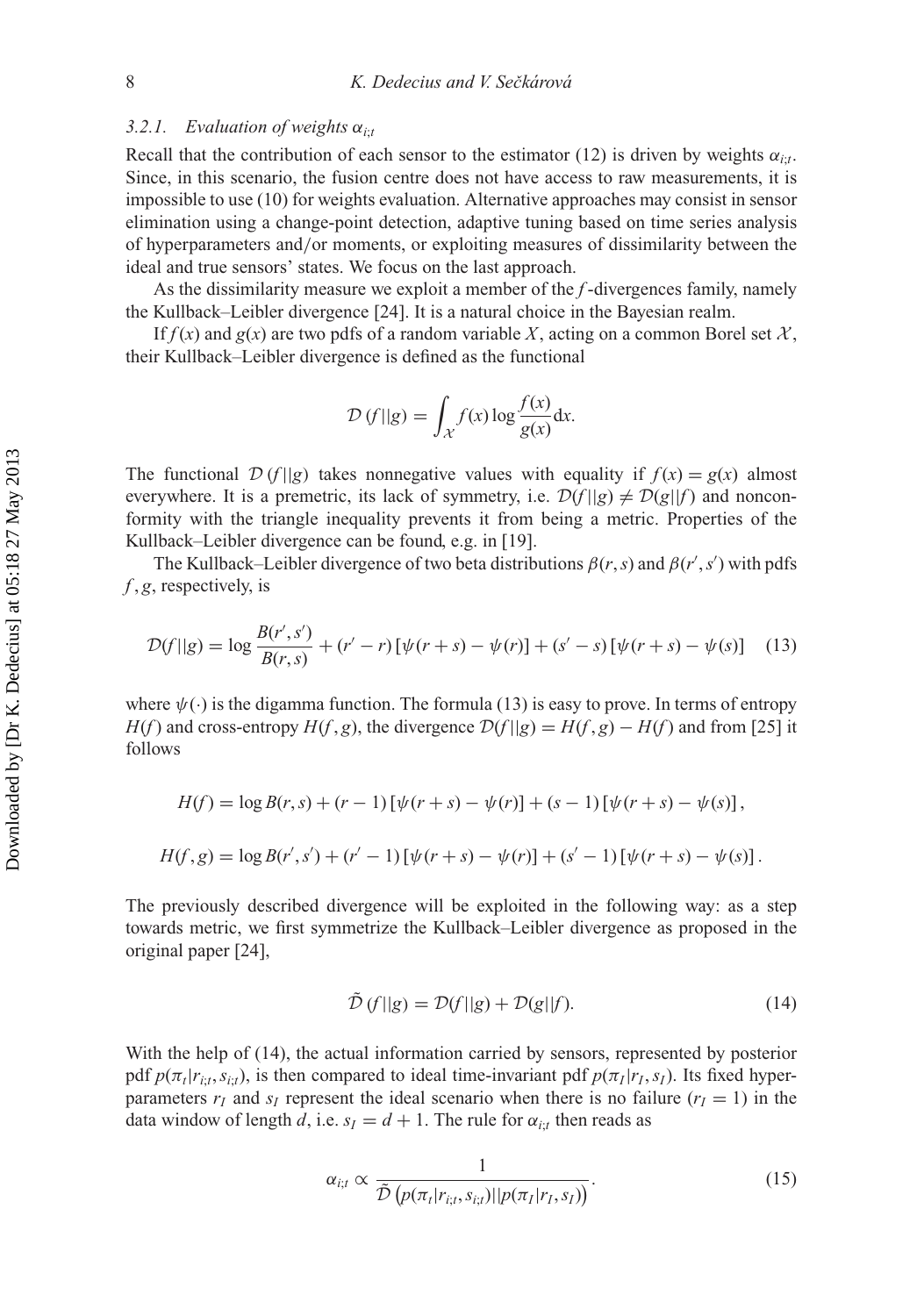**Algorithm 2** Smart sensors

```
1 Initialization of sensors:
 2 for all the sensors S_i (i = 1, \ldots, K) do
 3 Set prior hyperparameters r_{i:0} and s_{i:0}.
 4 Set forgetting factor λ, Table 1.
 5 end
 6 Initialization of fusion centre:
 7 Set prior weights A_0, e.g. uniformly \alpha_{1;0} = \alpha_{2;0} = \ldots = \alpha_{K;0}.
 8 Online steps: for t = 1, 2, ... do
 9 Sensors:
10 for all the sensors S_i (i = 1, ..., K) do<br>11 Set m_{ii} = 0.
             Set m_{i:t} = 0.12 Send n_t requests.<br>13 Count m_{i,t} failure
             Count m_{i'j} failures.
14 Update r_{i,t} and s_{i,t}, Equation (4).
             15 Output: ri;t,si;t
16
17 Forget ri;t,si;t, Equation (7).
        18 end
19 Fusion centre:
20 Input: r_{it}, s_{it} (i = 1, ..., K).
21
22 Update weights \alpha_{i;t}, Equation (15).<br>23 Estimate \pi_i, Equation (12).
        Estimate \pi_t, Equation (12).
24 end
```
Since the pdfs  $p(\pi_t | r_{i,t}, s_{i,t})$  carry the information brought by the effective data window, there is no need of any form of additional forgetting. Rather than model switching, this scenario is close to model averaging. The drawback of this method follows from properties of the Kullback–Leibler divergence, preventing much stronger suppression of partially failing sensors (as shown in Section 4). We conjecture that other divergence measure could yet improve the estimator properties.

#### **4. Example**

In this short example, we model reliability of a system using three distributed sensors prone to errors, processing  $n_t = 5$  requests each step of *t*. The length of the data is 1500 samples,  $\pi_t = 0.99$  for  $t = 1, \ldots, 300$  and  $\pi_t = 0.6$  for the rest. The first two sensors work well while the third sensor degrades at  $t = 150$ , causing the measurements to indicate false reliability corresponding to half of the true value. To show recovery, the third sensor starts working well at  $t = 900$ . The simulation starts from informative prior pdf corresponding to the state that everything works well; all forgetting factors are 0.98. The evolution of estimated reliability is depicted in Figure 2, statistics of the estimation error ( $\mathbb{E}[\pi_t|\cdot] - \pi_t$ ) are given in Table 2.

The dummy sensors setting leads to an estimator with smaller bias compared to smart sensors. This is connected with the model switching property of the weights evaluation method. The smart sensors setting, measuring the divergence of the actual pdf from the ideal pdf, has faster response to abrupt changes, at the cost of higher bias. In both cases, the response is good and can be further tuned by forgetting factors. The degradation of a single sensor at  $t = 150$  is quickly reflected by both approaches; the estimation is stable.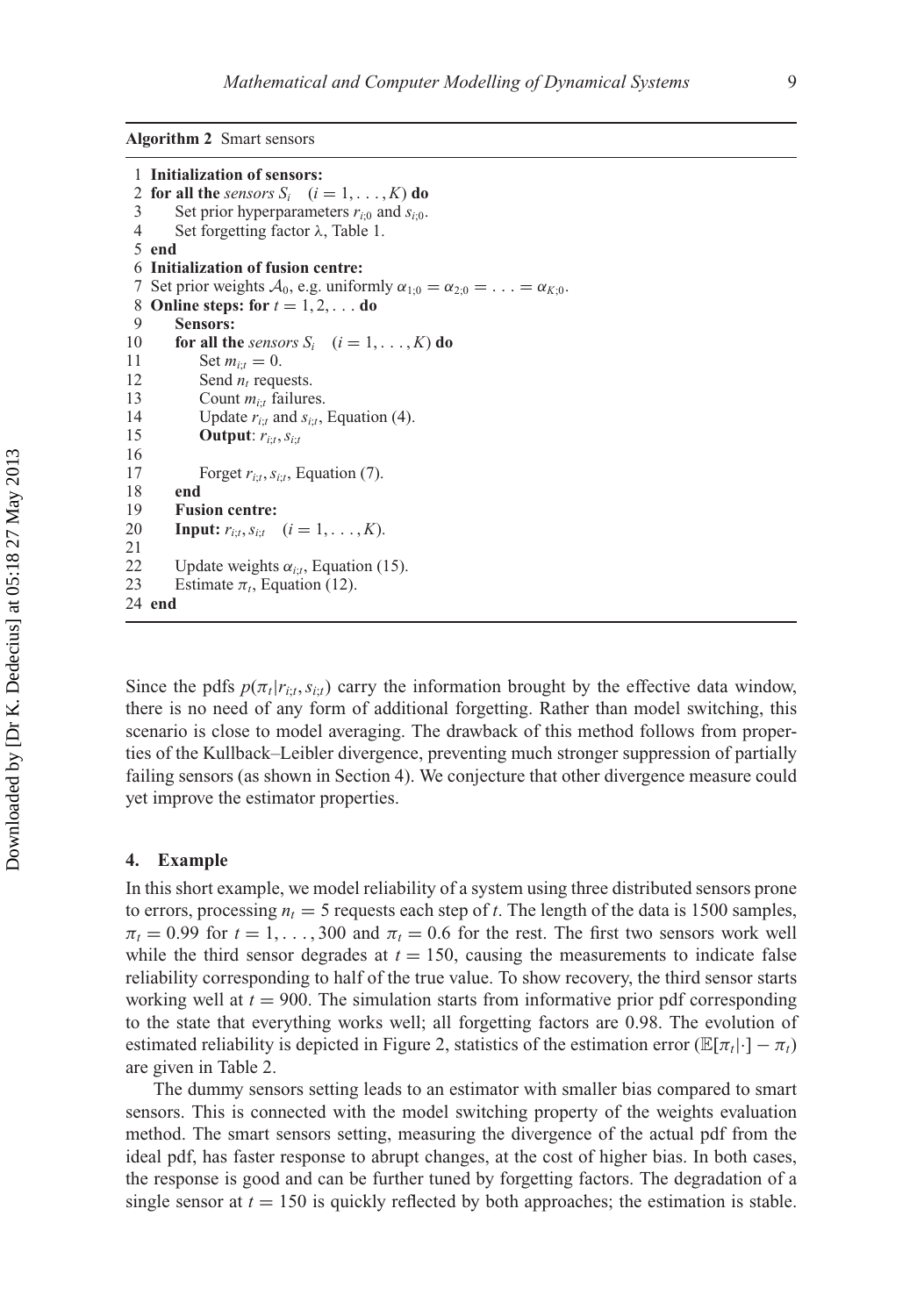

Figure 2. Estimated reliability.

Table 2. Error statistics of dummy and smart sensors setting, respectively.

|                        | Dummy    | Smart    |
|------------------------|----------|----------|
| Mean of errors         | 0.016    | $-0.011$ |
| Median of errors       | 0.005    | $-0.015$ |
| Standard deviation     | 0.058    | 0.053    |
| Maximum negative error | $-0.048$ | $-0.081$ |
| Maximum positive error | 0.393    | 0.386    |



Figure 3. Dummy sensors setting: evolution of weights  $\alpha_{i,t}$ . Degrading node's weight is grey.

Also, the recovery of this sensor at  $t = 900$  causes no instabilities. The switching and averaging properties of dummy and smart sensor settings are evident from Figures 3 and 4, respectively.

## **5. Conclusion and future work**

We have presented a novel method for dynamical system monitoring with spatially distributed sensors, developed within the Bayesian statistical framework. It belongs to a class of centralized methods, in which each sensor collects and potentially processes data. The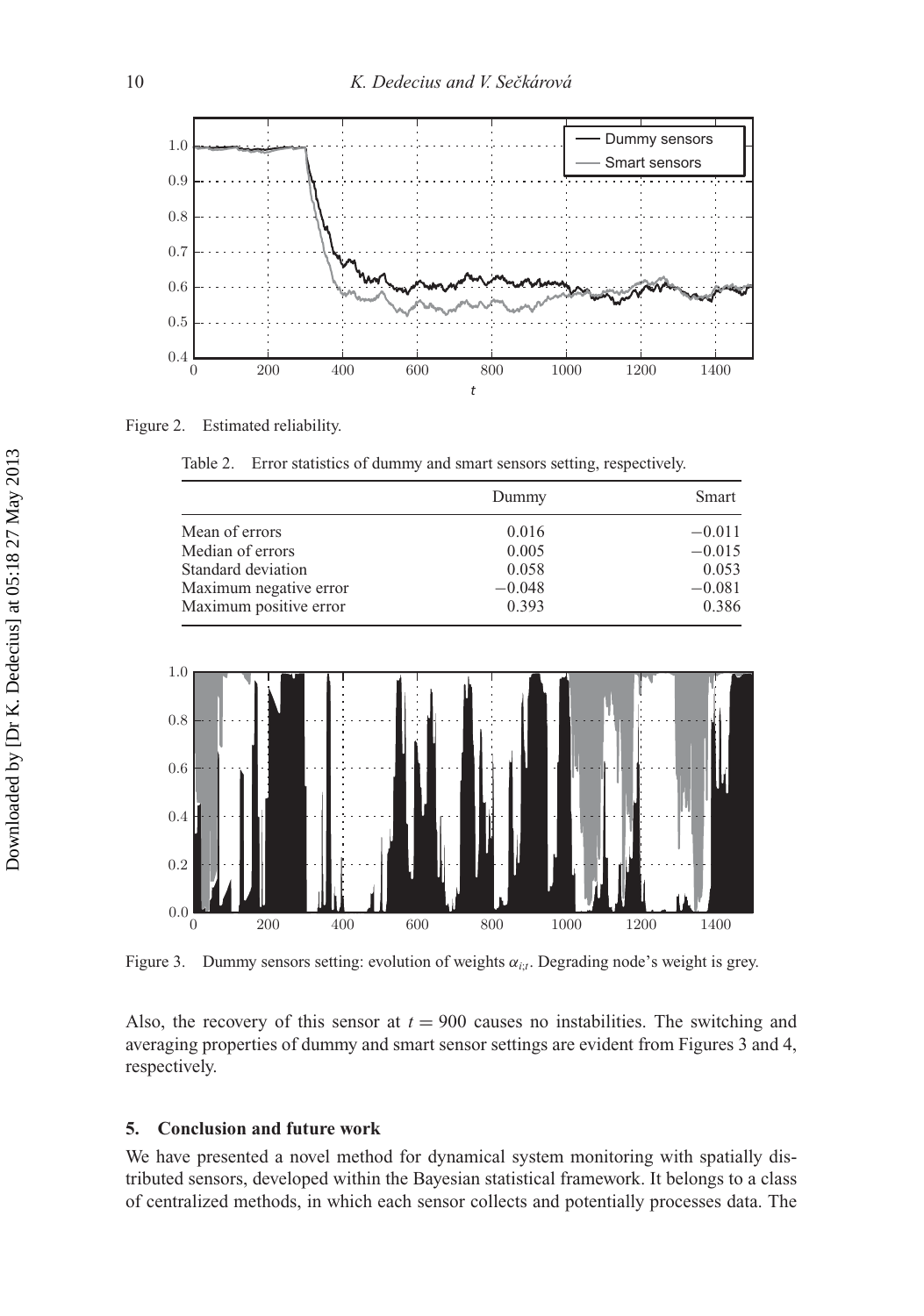

Figure 4. Smart sensors setting: evolution of weights  $\alpha_i$ . Degrading node's weight is grey.

data or the processed information is then transmitted to a dedicated network element, called fusion centre, responsible for final computations and reliability estimation. The method is dynamic; it allows to recursively incorporate information carried by new data and adaptively reflect changes of the observed reality.

The fact that the sensors and their links to the monitored system are subject to degradation and failure is properly reflected. An unsolved question is how to reflect potential delays in communication between the sensors and the fusion centre. A suitable solution of this issue would further improve robustness of the method and broaden its applicability in large global networks. An alternative solution, consisting in partial or full decentralization of reliability estimation is planned as well.

The proposed methods are the first steps towards more complicated setting, in which the responses to probes are categorized (e.g. fast/slow/no response) and the probabilities of these categories are adaptively estimated.

#### **Acknowledgement**

This work has been supported by the grants MEYS 7D12004 (E!7662 ProDisMon) and SVV 265 315.

#### **References**

- [1] M. Younis and K. Akkaya, *Strategies and techniques for node placement in wireless sensor networks: a survey*, Ad Hoc Netw. 6 (4) (2008), pp. 621–655.
- [2] I.F. Akyildiz, W. Su, Y. Sankarasubramaniam, and E. Cayirci, *A survey on sensor networks*, IEEE Commun. Mag. 40 (8) (2002), pp. 102–114.
- [3] S.S. Ram, V.V. Veeravalli, and A. Nedic,´ *Distributed and recursive parameter estimation*, in *Sensor Networks, Signals and Communication Technology*, G. Ferrari, ed., Springer, Berlin, Heidelberg, 2009, Ch. 2, pp. 17–38.
- [4] L. Paradis and Q. Han, *A survey of fault management in wireless sensor networks*, J. Netw. Syst. Manag. 15 (2007), pp. 171–190, doi:10.1007/s10922-007-9062–0.
- [5] I. Dietrich and F. Dressler, *On the lifetime of wireless sensor networks*, ACM Trans. Sen. Netw. 5 (1) (2009), pp. 5:1–5:39.
- [6] I.F. Akyildiz, W. Su, Y. Sankarasubramaniam, and E. Cayirci, *Wireless sensor networks: a survey*, Comput. Netw. 38 (4) (2002), pp. 393–422.
- [7] C. Raghavendra, K. Sivalingam, and T. Znati, *Wireless Sensor Networks*, Springer, New York, 2004.